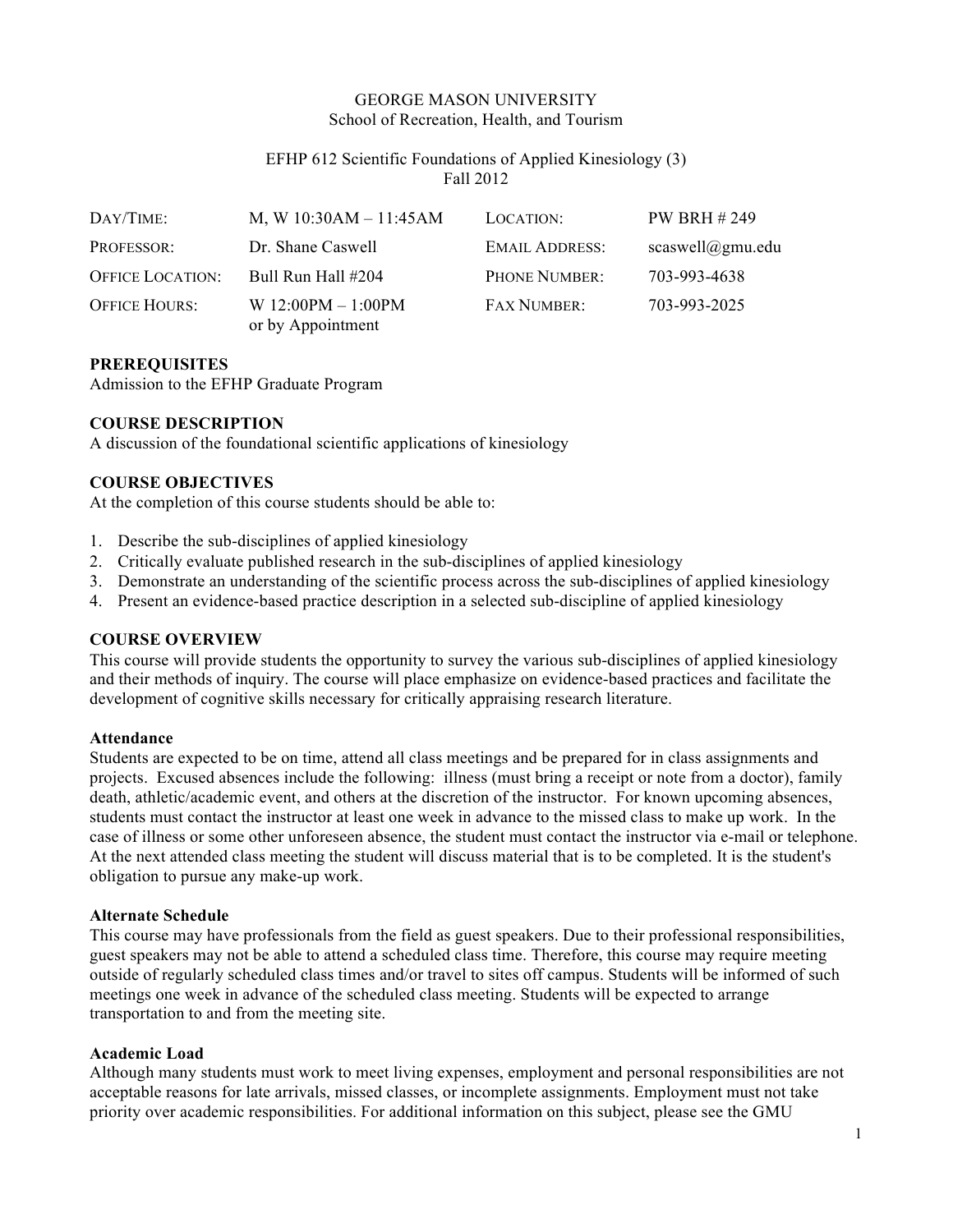Academic Catalog (http://catalog.gmu.edu/content.php?catoid=5&navoid=104#Registration attendance). Students failing to observe these guidelines should expect no special consideration for academic problems arising from the pressures of employment.

# **Honor Code**

Students are held to the standards of the George Mason University Honor Code (see http://honorcode.gmu.edu for details). Violations, including cheating and plagiarism, will be reported to the Honor Committee. Student assignments may be put through plagiarism detecting software.

# **Written Assignments**

All assignments must be typed in Microsoft Word, and formatted as follows (*unless otherwise specified*): double spaced, 12 point Times New Roman font, 1 inch margins, your name and title in the running header at top left had corner, continuous line numbers on left margin, and page numbers centered in footer. Failure to comply with any or all parts of this format will result in an unacceptable assignment, which corresponds to zero (0) points.

Pay close attention to spelling and grammar as these will count towards your grade on written assignments. American Medical Association Manual (AMA) of Style (10<sup>th</sup> edition) format must be used for all written work in this class (e.g., in referencing, creation of tables, and formatting headers for paper sections).

Assignments must be turned in on Blackboard/MyMason Portal by the beginning of class on the specified date due (*unless otherwise specified*). No late assignments will be accepted. It is recommended that students keep copies of all submitted work.

# **Technology Use During Class**

As per GMU policy, all sound emitting technology is required to be turned off during the class meeting time. No sound emitting technology (e.g., cell phones, smart phones, iPads, Tablets, pagers, etc.) is allowed at any time during the class period. Students who are observed using any form of technology inappropriately (e.g., sending text messages from cell phones, visiting social networking sites from laptops, etc) will be dismissed from class for the day, counted as an absence, and not permitted to make up missed assignments. Additionally, no laptop computers (e.g., netbooks, notebooks, etc.) will be permitted for use during class time unless with permission from the instructor.

### **E-mail Correspondence**

Only messages that originate from a George Mason University address will be accepted. Please address the subject line for all email pertaining to this course as: *EFHP 612: Last Name – purpose of email.* The following is an appropriate professional format:

Subject: EFHP 612: Caswell – Help with long division

Dear Dr. Caswell, *(Introductory salutation)*

I have a question regarding one of the assignments. *(Text body)*

Regards, *(Ending Salutation)*

*(Your name)*

*Note:* All email will be responded to in the order in which it is received. Students should allow 48 hours for a response.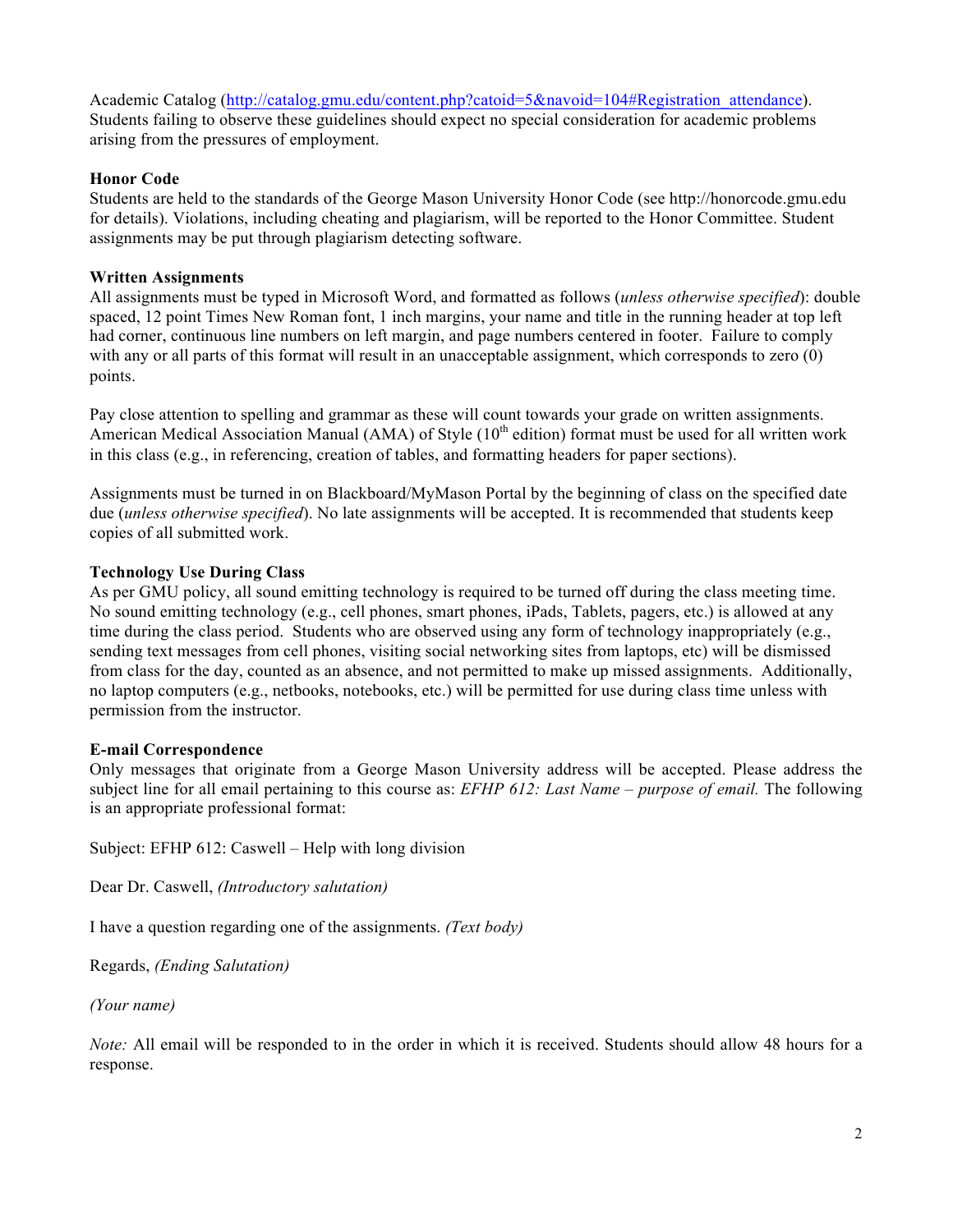# **REQUIRED READINGS**

Greenhalgh, Trisha (2010) How to Read a Paper: The Basics of Evidence-Based Medicine. 4th Ed. BMJ Books. Additional required readings will be assigned by instructor.

# **NATURE OF COURSE DELIVERY**

This course is delivered through a hybrid model using classroom instruction (face to face) and online assignments.

### **ADDITIONAL REQUIREMENTS**

All students will be required to learn and use Zotero as their citation management software. Students will be required to provide a digital copy of their library. Online tutorials, guides, and download of plugin is available at: http://infoguides.gmu.edu/content.php?pid=23687&sid=170423. Please note that Zotero only works with Firefox browser, which is also free for download at: http://www.mozilla.org/en-US/firefox/new/

### **OTHER USEFUL CAMPUS RESOURCES:**

**Writing Center**: (703) 993-1200; http://writingcenter.gmu.edu, Fairfax campus – A114 Robinson Hall; Prince William campus – 204 Occoquan Bldg.

**University Libraries**: "Ask a Librarian" http://library.gmu.edu/mudge/IM/IMRef.html

**Counseling And Psychological Services (Caps):** (703) 993-2380; http://caps.gmu.edu

**University Policies:** The University Catalog, http://catalog.gmu.edu, is the central resource for university policies affecting student, faculty, and staff conduct in university affairs

# **EVALUATION**

**Class Participation –** Attending, being professional, and active participation are important components of this course and are expected from all students.

**How Evidence Changes (HEC):** *Due: Online - Monday, September 17 at 10:30AM*

The goals of this assignment are to develop students "basic research tools". At the conclusion of this assignment students should be able to perform the following:

- 1) Formulate a research question
- 2) Use Mason library databases and other resources to search and retrieve relevant peer-reviewed literature
- 3) Use a bibliographic management software
- 4) Thoughtfully consider how knowledge changes with time
- 5) Succinctly communicate using technical writing
- 6) Properly follow formatting guidelines

The steps are as follows:

- 1. First, develop a basic research question relating to some popular or commonly accepted professional practice or idea within your field.
- 2. Second, search the peer reviewed research literature and find a one landmark study relating to your question from each decade beginning in 1980 and continuing until present day (e.g. 4 articles: 1982, 1997, 2004, 2011).
- 3. Third, write a concise paper describing how this knowledge has changed and why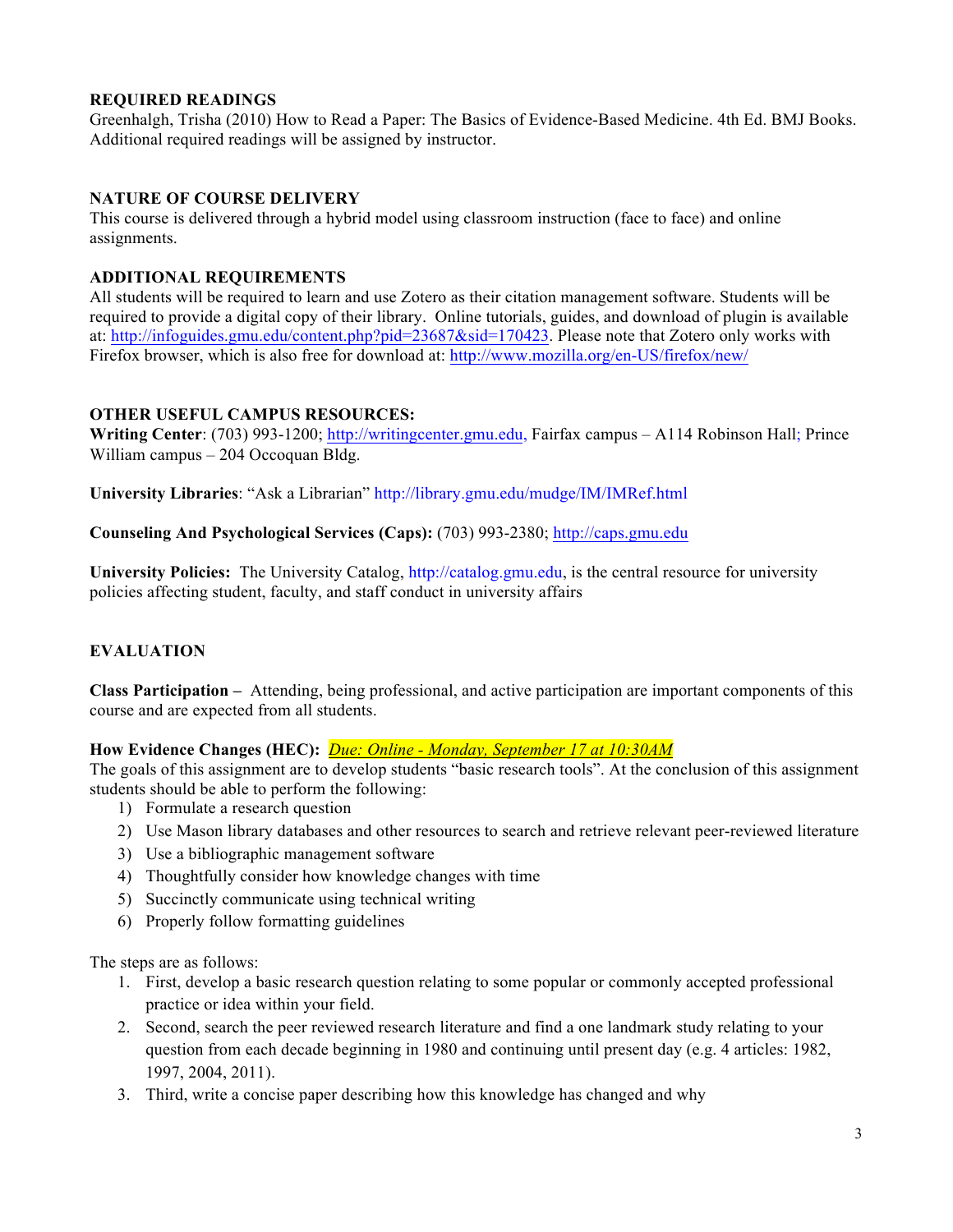- a. The paper should begin by stating your research question. (e.g. Evolution of pancakes)
- b. The paper must be formatted as follows: Maximum of 1 page (not including reference section), single spaced, 12 point Times New Roman font, 1 inch margins, your name and title in the running header at top left had corner, continuous line numbers on left margin, and page numbers centered in footer.
- c. In text citations and references must follow the most current style guidelines published by the  $=$ American Medical Association (AMA).
- d. Points will be deducted for spelling, grammatical, or formatting errors.
- e. A digital copy must be turned in online with the accompanying reference library associated

# **Reading Research Modules– (RRM)** *Due: Online – On assigned dates at 12:00pm see course schedule*

Students will be required to complete 8 online modules associated with assigned readings using the Blackboard portal. These assignments are designed to help you to put into practice the skills you are going to learn from the book chapters.

# **Guest Speaker Participation – (GSP)** *Due: At the conclusion of each guest speaker lecture.*

This course incorporates researchers and professionals from the field as guest speakers. The purpose of these guest lectures is to expose you to the scientific process across the sub-disciplines of applied kinesiology. To facilitate learning, readings will be assigned prior to each guest speaker. Students are expected to arrive at each guest presentation having completed the readings and the associated assignment. Students are also expected to arrive on time, prepared and actively engage in discussions with the speaker.

To facilitate discussion students will be required to complete a one-page typed summary of the assigned readings for the guest lecture. In addition, this paper must include a minimum of 3 pressing issues and/or questions for the speaker. Each paper should be well written and all pressing issues and/or questions should be thoughtfully considered. No late GSP papers will be accepted.

# **Research Proposal –** *Paper Due: Monday, December 10 at 10:30AM Presentation Due: Final exam*

This assignment is the culminating project for the course and will require both paper and a class presentation/defense of your paper. You will be required to write paper proposing your research project and present the proposal to faculty and your peers. More information on this project will be provided separately.

| GRADING                            |               |
|------------------------------------|---------------|
| <b>ASSESSMENT METHOD</b>           | <b>POINTS</b> |
| <b>Reading Research Modules</b>    | 35            |
| <b>Guest Speaker Participation</b> | 20            |
| How Evidence Changes               | 5             |
| Research Proposal                  | 40            |
| <b>TOTAL POINTS</b>                | 100           |
|                                    |               |

### **Course Grading Scale**

**GRADING**

| Course Graumg Searc |                                                                               |                       |       |            |                       |
|---------------------|-------------------------------------------------------------------------------|-----------------------|-------|------------|-----------------------|
|                     | The student's final letter grade will be earned based on the following scale: |                       |       |            |                       |
| Grade               | Percentage                                                                    | <b>Quality Points</b> | Grade | Percentage | <b>Quality Points</b> |
| $A+$                | 93%                                                                           | 4.00                  |       | 83%        | 3.00                  |
|                     | 93%                                                                           | 4.00                  | в-    | 80%        | $2.67*$               |
| $A -$               | 90%                                                                           | 3.67                  |       | 73%        | 2.00                  |
| $B+$                | 87%                                                                           | 3.33                  |       | $< 73\%$   | 0.00                  |
|                     |                                                                               |                       |       |            |                       |

Note:\* Although a B- is a satisfactory grade for a course, students must maintain a 3.00 average in their degree program and present a 3.00 GPA on the courses listed on the graduation application.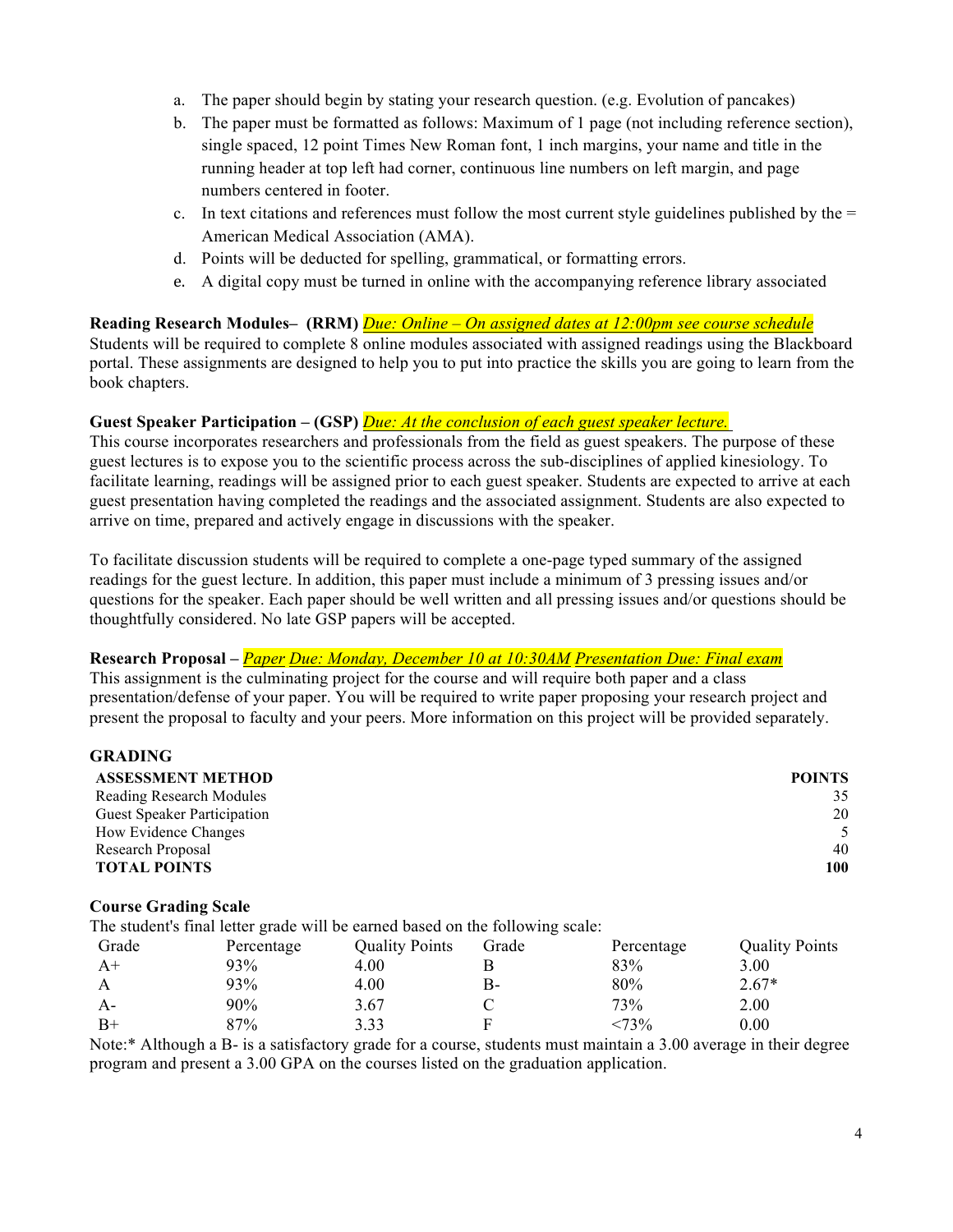| <b>TENTATIVE COURSE SCHEDULE</b> |                       |                                                                                     |                        |  |  |
|----------------------------------|-----------------------|-------------------------------------------------------------------------------------|------------------------|--|--|
| <b>DAY</b>                       | <b>DATE</b>           | <b>TOPIC</b>                                                                        | <b>REQUIREMENT DUE</b> |  |  |
| 1                                | $8/27^M$              | Welcome! Overview of course requirements: What is Evidence?                         |                        |  |  |
| 2                                | $8/29$ <sup>W</sup>   | Using Mason Library Resources (meet in 231 Occoquan<br>Building)                    | Read Chapter 1&2,      |  |  |
| 3                                | $9/3^M$               | Labor Day No class                                                                  |                        |  |  |
| 4                                | $9/5$ <sup>W</sup>    | Using bibliographic management software (Zotero) (meet in 231<br>Occoquan Building) | Read Chapter 3         |  |  |
| $\mathfrak{S}$                   | $9/10^{M}$            | Online: Chapter 12 Papers that go beyond numbers                                    | RRM 1                  |  |  |
| 6                                | $9/12^{W}$            | Qualitative research: What and why? -- Dr. Matthew Ferry                            | GSP <sub>1</sub> ,     |  |  |
| 7                                | 9/17 <sup>M</sup>     | Developing a research idea: so what now what                                        | HEC, BB                |  |  |
| 8                                | $9/19^{W}$            | Physiological research: What and why? -- Dr. Charles Robison                        | GSP <sub>2</sub>       |  |  |
| 9                                | $9/24^M$              | Online: Chapter 6 Papers that report simple interventions                           | RRM 2                  |  |  |
| 10                               | $9/26^{W}$            | Biomechanical research: What and why? -- Dr. Nelson Cortes                          | GSP 3                  |  |  |
| 11                               | 10/1 <sup>M</sup>     | Online: Chapter 7 Papers that report complex interventions                          | RRM 3                  |  |  |
| 12                               | $10/3$ <sup>W</sup>   | Longitudinal intervention research: What and why? -- Dr.<br>Benjamin Goerger        | GSP 4                  |  |  |
| 13                               | $10/9*$               | Online: Chapter 10 Papers that tell you what to do                                  | RRM 4                  |  |  |
| 14                               | 10/10 <sup>W</sup>    | Special populations research: What and why? -- Dr. Jatin<br>Ambegaonkar             | GSP 5                  |  |  |
| 15                               | $10/15^{M}$           | Online: Peer-review of research ideas                                               | BB                     |  |  |
| 16                               | $10/17$ <sup>W</sup>  | Bioengineering Research: What and why? - Dr. Siddhartha<br>Sikdar                   | GSP 6                  |  |  |
| 17                               | $10/22^M$             | Online: Chapter 9 Papers that summarize other papers                                | RRM 5                  |  |  |
| 18                               | $10/24^{W}$           | Motor control research: What and why -- Dr. Joel Martin                             | GSP 7                  |  |  |
| 19                               | $10/29$ <sup>M</sup>  | Online: Chapter 14 Papers that report quality improvement                           | RRM 6                  |  |  |
| 20                               | $10/31^{W}$           | Strength and conditioning Research: What and why -- Dr.<br><b>Margaret Jones</b>    | GSP 8                  |  |  |
| 21                               | $11/5^M$              | Research proposal open discussion                                                   |                        |  |  |
| 22                               | $11/7^W$              | Injury control research: What and why? -- Dr. Shane Caswell                         |                        |  |  |
| 23                               | $11/12*$ <sup>M</sup> | Vision Series Lecture -- 7:30PM Hylton Performing Arts Ctr.                         |                        |  |  |
| 24                               | $11/14^{W}$           | Research proposal open discussion                                                   |                        |  |  |
| 25                               | $11/19^M$             | Online: Basic construction of a research manuscript                                 | <b>BB</b>              |  |  |
| 26                               | $11/21^{W}$           | No Class - Thanksgiving Break                                                       |                        |  |  |
| 27                               | $11/26^M$             | Online: Chapter 13 Papers that report questionnaire research                        | RRM 7                  |  |  |
| 28                               | $11/28^{W}$           | Survey Research: What and why ?- Dr. Shane Caswell                                  |                        |  |  |
| 29                               | $12/3$ <sup>M</sup>   | Bringing it all together: Writing a paper                                           |                        |  |  |
| 30                               | $12/5^{\rm W}$        | Giving professional presentations                                                   |                        |  |  |
| 31                               | $12/10^{M}$           | Reading Day                                                                         | Research Proposal Due  |  |  |
| 32                               | 12/12                 | Final Exam Period $-10:30$ am to 1:15pm                                             | Presentations          |  |  |

*Note: Faculty reserves the right to alter the schedule as necessary. \*Special session. BB = Blackboard activity*